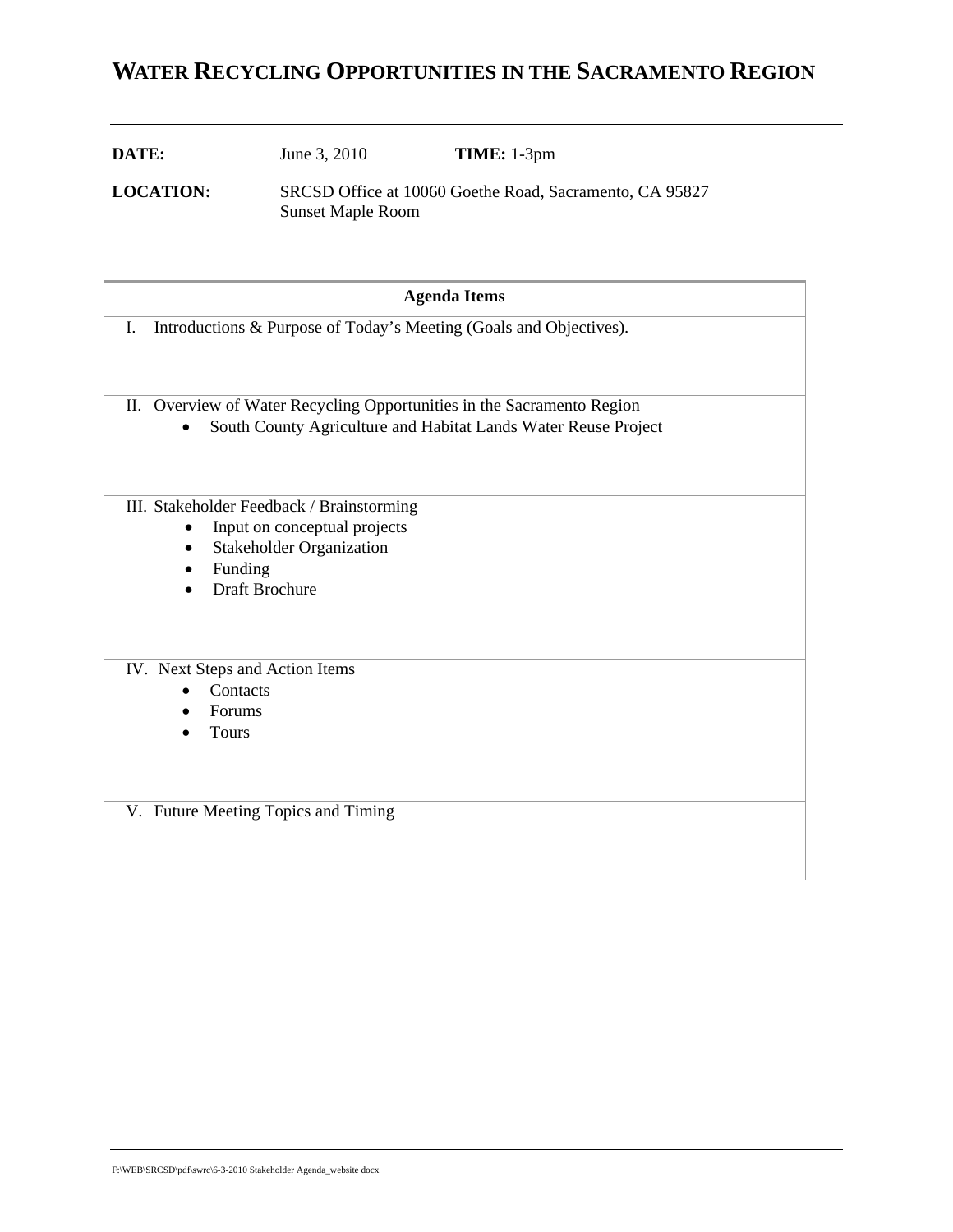## **WATER RECYCLING OPPORTUNITIES IN THE SACRAMENTO REGION**

Notes From June 3, 2010 Stakeholder Meeting:

### **Contaminants & Water Quality Issues**

- Are there impacts to groundwater?
- What is secondary effluent? Provide assessments
- Provide education from recycled water recipients of water with similar water quality (Santa Rosa, dairies and vineyards irrigated with tertiary water)
- Crops grown may be an issue, like rice. Need ecotoxicologist review
- Illegal to use recycled water on human food products. Is tertiary effluent ok for some food crops? Get details
- Coordinate with Santa Rosa to get data for next meeting?
- Investigate marketability of crops that use recycled water, especially bacteria, metals, pharmaceuticals
- Biosolids use and future crop growth. Requirements on recycled water land use.
- Recycled water impacts to Swainsons Hawk specifically related to using secondary effluent and use of recycled water on lands dedicated to Hawks
- Get information from southern California what type of treated water is used

## **Group 2 Costs / Energy Savings**

- Tertiary costs vs secondary effluent costs
- Get information from southern California on costs of treated water used there
- Is there energy savings from recycled water for ie Gravity flow versus pumping? Discussed that water has to be pumped but there is a green house gas benefit
- What types of compounds are monitored for contaminants of emerging concern in recycled water?
- Is there Asset‐Revenue recovery for costs
- Are there costs to the users for "receiving" recycled water?
- Find out what funding entities want or are looking for
- Address issues before we focus on funding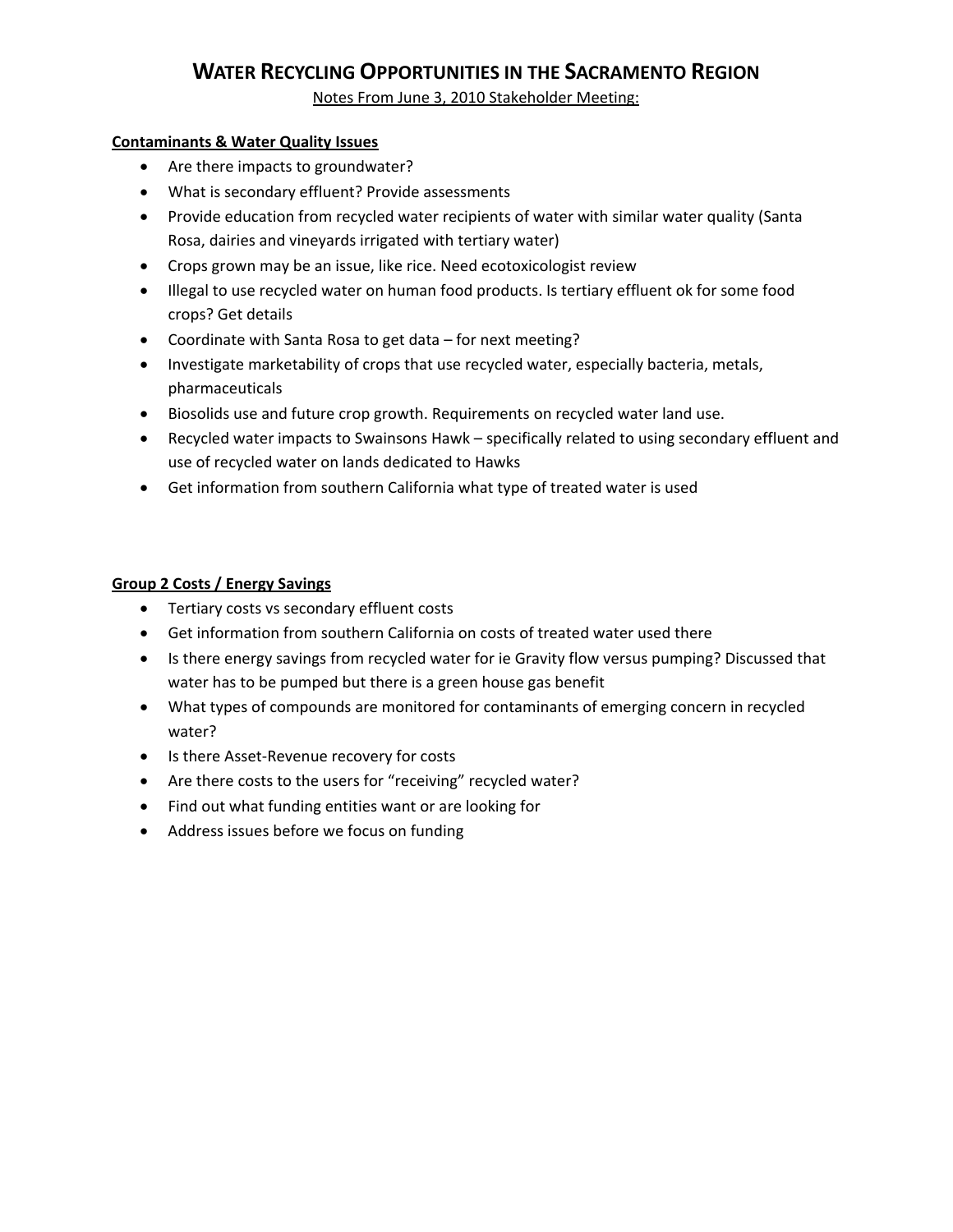## **WATER RECYCLING OPPORTUNITIES IN THE SACRAMENTO REGION**

Notes From June 3, 2010 Stakeholder Meeting:

### **General Information Requested by Stakeholders**

- Agriculture concerns with how water will affect their liability or regulatory requirements to land owners
- Would SRCSD split water recycling with part tertiary and part secondary?
- Cosumnes River –RD 800 or RD 200 jurisdiction?
- How much water can be recycled (how much must be returned to the river)?
- Would increasing recycled water impact other SRWTP NPDES requirements?

## **Other Discussion Points, Suggestions or Information**

- Create a comfortable working level of commitment
- Need a regional coalition to be successful
- Sacramento Regional could send brochure out early without endorsements
- Opportunities may exist at Stone Lakes explore this
- Start somewhere with small demonstration project OR start with 5-mile pipeline vs 10mi
- Could use Sacramento River for conveyance "pipe"
- Elk Grove LOI goes to Eschinger Rd
- Could evaluate areas of existing recycled water use from SRCSD to Elk Grove
- Future contacts: Dept of Fish and Game, USFWS, Endangered Species Coalition, Sacramento/Amador WQ Coalition, USGS, RD800, Stone Lakes Refuge, Sac Central Groundwater Authority, UC Davis (Research and Studies), Health Advocacy Groups, Physicians for Social Responsibility Sacramento Chapter, Health Advocacy Groups, NOAA, National Marine Fishery Service, USBR (ie Water for America), Ca Dept of Conservation. Explore what level of benefit needs to be provided
- Go through this meeting's information with South County farmers. There is more northern grazing land to look at. Need to have a broad group meeting with farmers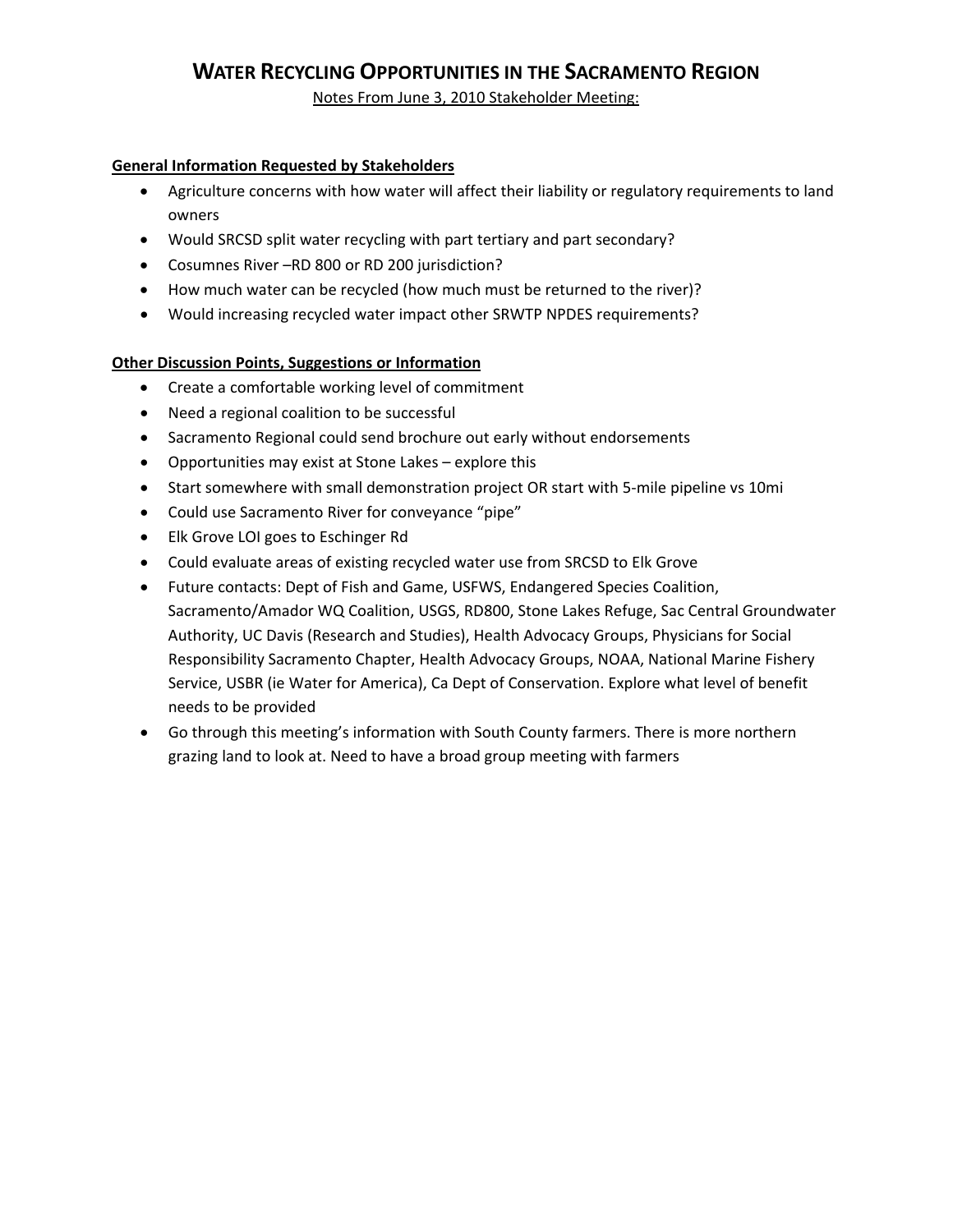|        |                                                           |                           | <b>RWMG Participation</b>       |                                |                | <b>Basis of Authority</b> |                                           |                                                         |                                        |                          |
|--------|-----------------------------------------------------------|---------------------------|---------------------------------|--------------------------------|----------------|---------------------------|-------------------------------------------|---------------------------------------------------------|----------------------------------------|--------------------------|
|        | Agency                                                    | <b>RWMG</b><br>Membership | <b>Planning</b><br><b>Forum</b> | Management<br><b>Committee</b> | <b>RWA</b>     | Water<br><b>Supply</b>    | <b>Water Quality</b><br><b>Management</b> | Wastewater<br><b>Collection and</b><br><b>Treatment</b> | <b>Flood</b><br>Management/<br>Control | Stormwater<br>Management |
|        | American River Flood Control District                     | <b>Potential Future</b>   |                                 |                                |                |                           |                                           |                                                         | X                                      |                          |
|        | California American Water*                                | Current                   | X                               | $\boldsymbol{\mathsf{X}}$      | $\pmb{\times}$ | Χ                         | X                                         |                                                         |                                        |                          |
| 3      | California DWR - Maintenance District #9                  | <b>Potential Future</b>   |                                 |                                |                |                           |                                           |                                                         | X                                      |                          |
| 4      | Carmichael Water District*                                | Current                   | X                               | X                              | $\pmb{\times}$ | X                         | X                                         |                                                         |                                        |                          |
| 5      | Citrus Heights Water District*                            | Current                   | X                               | $\pmb{\times}$                 | $\pmb{\times}$ | $\sf X$                   | X                                         |                                                         |                                        |                          |
| 6      | City of Folsom*                                           | Current                   | X                               | X                              | X              | X                         | X                                         |                                                         |                                        | $\sf X$                  |
|        | City of Galt*                                             | <b>Potential Future</b>   |                                 |                                |                | X                         | $\boldsymbol{\mathsf{X}}$                 | X                                                       | $\mathsf{X}$                           | $\times$                 |
| 8      | City of Lincoln*                                          | Current                   | Χ                               | X                              | X              | X                         | Χ                                         | $\pmb{\times}$                                          |                                        | X                        |
| 9      | City of Roseville*                                        | Current                   | $\pmb{\times}$                  | $\pmb{\times}$                 | X              | Χ                         | X                                         | $\boldsymbol{\mathsf{X}}$                               | $\pmb{\times}$                         | $\times$                 |
| 10     | City of Sacramento*                                       | Current                   | X                               | $\boldsymbol{\mathsf{X}}$      | $\pmb{\times}$ | Χ                         | $\mathsf X$                               |                                                         | X                                      | $\mathsf X$              |
| 11     | Clay Water District*                                      | <b>Potential Future</b>   |                                 |                                |                | X                         | X                                         |                                                         |                                        |                          |
| 12     | County of Sacramento*                                     | Current                   | X.                              | $\mathsf{X}$                   |                | X                         | X                                         | $\sf X$                                                 | $\mathsf{X}$                           | $\mathsf{X}$             |
| 13     | Del Paso Manor Water District*                            | Current                   | Χ                               |                                | X              | X                         | X                                         |                                                         |                                        |                          |
| 14     | El Dorado County Water Agency*                            | Current                   | Χ                               |                                |                | X                         | $\boldsymbol{\mathsf{X}}$                 |                                                         |                                        |                          |
| 15     | El Dorado Irrigation District*                            | Current                   | X                               | $\boldsymbol{\mathsf{X}}$      | X              | X                         | X                                         | $\mathsf{X}$                                            |                                        |                          |
| 16     | <b>Elk Grove Water Service</b>                            | <b>Potential Future</b>   |                                 |                                |                | X                         | $\pmb{\times}$                            |                                                         |                                        |                          |
| 17     | Fair Oaks Water District*                                 | Current                   | X                               | X                              | X              | X                         | X                                         |                                                         |                                        |                          |
| 18     | Florin County Water District*                             | <b>Potential Future</b>   |                                 |                                |                | X                         | $\mathsf X$                               |                                                         |                                        |                          |
| 19     | Freeport Regional Water Authority (FRWA)                  | Current                   | X                               | $\pmb{\times}$                 |                | X                         | $\sf X$                                   |                                                         |                                        |                          |
| 20     | Fruitridge Vista Water Company                            | Current                   |                                 |                                | X              | Χ                         | $\mathsf X$                               |                                                         |                                        |                          |
| 21     | <b>Galt Irrigation District*</b>                          | <b>Potential Future</b>   |                                 |                                |                | X                         | $\boldsymbol{\mathsf{X}}$                 |                                                         |                                        |                          |
| 22     | Golden State Water Company*                               | Current                   | X                               | X                              | X              | X                         | X                                         |                                                         |                                        |                          |
| 23     | Natomas Central Mutual Water Company*                     | Current                   | X                               |                                |                | $\mathsf X$               | X                                         |                                                         |                                        |                          |
| 24     | Omochumne-Hartnell Water District*                        | <b>Potential Future</b>   |                                 |                                |                | X                         | X                                         |                                                         |                                        |                          |
| 25     | Orange Vale Water Company*                                | Current                   | X                               | $\mathsf{X}$                   | X              | $\pmb{\times}$            | $\mathsf{X}$                              |                                                         |                                        |                          |
| 26     | Placer County Flood Control & Water Conservation District | <b>Potential Future</b>   |                                 |                                |                |                           |                                           |                                                         | X                                      |                          |
| $27\,$ | Placer County Water Agency*                               | Current                   | X                               | X                              | X              | X                         | X                                         |                                                         |                                        |                          |
| 28     | Rancho Murieta Community Services District*               | Current                   | X                               |                                | X              | X                         | X                                         | $\mathsf{X}$                                            |                                        | $\mathsf{X}$             |
| 29     | <b>Reclamation District 1000</b>                          | <b>Potential Future</b>   |                                 |                                |                |                           |                                           |                                                         | X                                      | $\pmb{\times}$           |
| 30     | Rio Linda/Elverta Community Water District*               | Current                   | X                               | $\mathsf{X}$                   | X              | X                         | X                                         |                                                         |                                        |                          |
| 31     | Sacramento Area Flood Control Agency                      | Current                   | $\mathsf{X}$                    |                                |                |                           | X                                         |                                                         | $\mathsf{X}$                           |                          |
| 32     | Sacramento Central Groundwater Authority                  | Current                   | X                               |                                |                | X                         | X                                         |                                                         |                                        |                          |
| 33     | Sacramento Groundwater Authority                          | Current                   | X                               |                                |                | X                         | X                                         |                                                         |                                        |                          |
| 34     | Sacramento Municipal Utility District (SMUD)*             | Current                   | $\mathsf{X}$                    |                                | X              | Χ                         | X                                         |                                                         |                                        |                          |
| 35     | Sacramento Area Sewer District                            | Current                   | X                               |                                |                |                           |                                           | $\mathsf{X}$                                            |                                        |                          |

**Table 2.1 Agencies in ARB IRWM Region with Statutory Authority over Water Supply or Water Management**